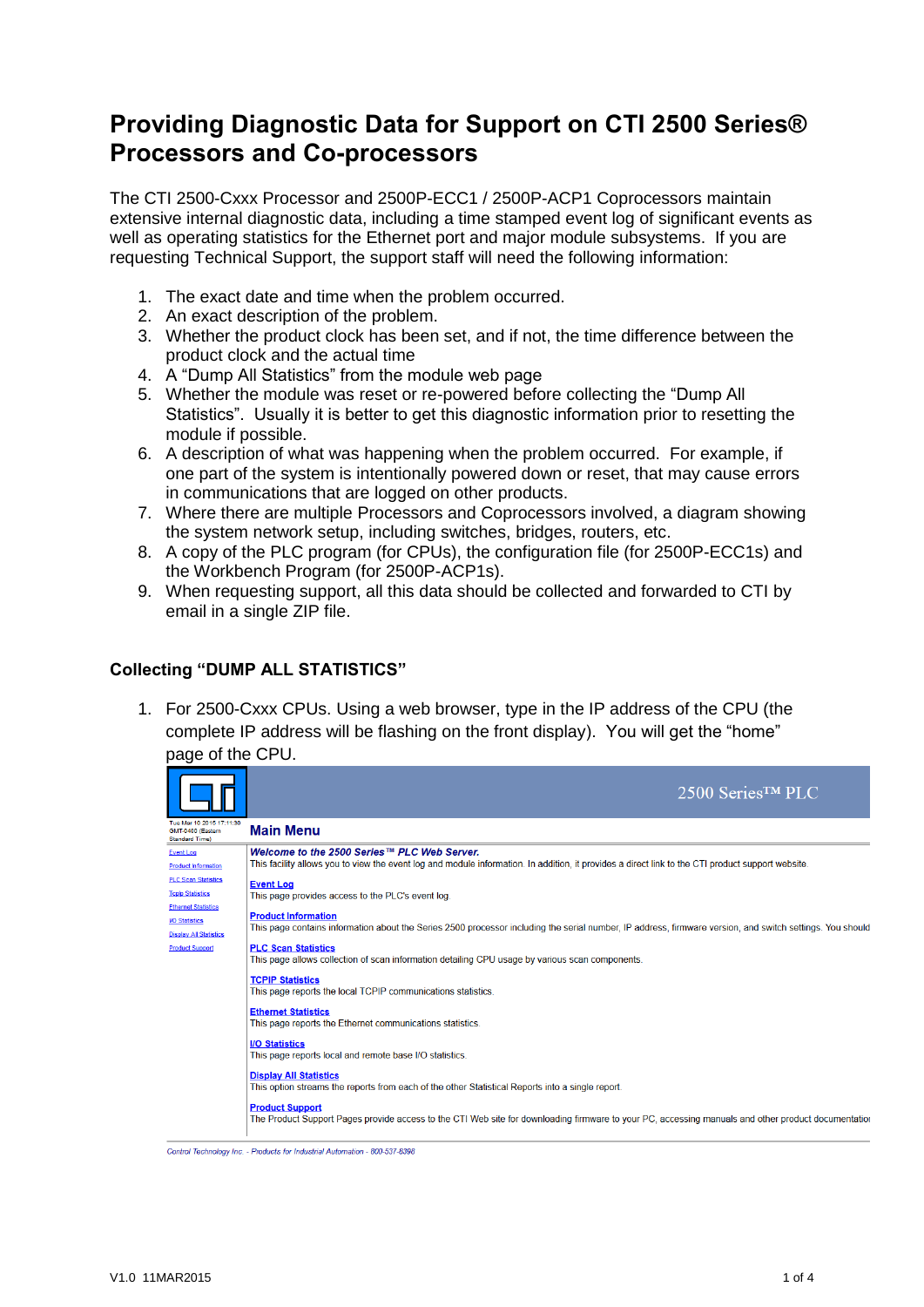## Click on "Display All Statistics". You'll get a page like this one:

|                                                                                                                                                                                                | Tue Mar 10 2015 17:14:46  PLC Scan Statistics                                                                                                                                                                                                                                                                                                                                                                                                            |                                  |                                 |             |                           |                                                                                 |                                              |              |
|------------------------------------------------------------------------------------------------------------------------------------------------------------------------------------------------|----------------------------------------------------------------------------------------------------------------------------------------------------------------------------------------------------------------------------------------------------------------------------------------------------------------------------------------------------------------------------------------------------------------------------------------------------------|----------------------------------|---------------------------------|-------------|---------------------------|---------------------------------------------------------------------------------|----------------------------------------------|--------------|
| <b>Main Menu</b>                                                                                                                                                                               | START with no overlap                                                                                                                                                                                                                                                                                                                                                                                                                                    |                                  | <b>START</b> with overlap       | <b>STOP</b> | <b>REFRESH</b>            |                                                                                 |                                              |              |
| <b>Event Log</b><br><b>Product Information</b><br><b>PLC Scan Statistics</b><br><b>Tcolo Statistics</b><br><b>Ethernet Statistics</b><br><b>VO Statistics</b><br><b>Display All Statistics</b> | START with no overlap will sero collection set and start to run<br>for 30 minutes with I/O waits not utilized by analog tasks.<br>START with overlap will sero collection set and start to run<br>for 30 minutes with I/O waits utilized by analog tasks.<br>STOP will stop current collection and display collected information.<br>REFRESH will display already collected information. If collection is active,<br>data will continue to be collected. |                                  |                                 |             |                           |                                                                                 |                                              |              |
| <b>Product Support</b>                                                                                                                                                                         | Status: Active<br>Overlap Processing: On<br>Sample Conditions: Run VARIABLE                                                                                                                                                                                                                                                                                                                                                                              |                                  |                                 |             |                           | Start: Fri Jul 21, 2000<br>Refresh: Fri Jul 21, 2000<br>Sample Collection Time: | 04:30:22.187<br>04:30:22.258<br>00:00:00.070 |              |
|                                                                                                                                                                                                |                                                                                                                                                                                                                                                                                                                                                                                                                                                          |                                  |                                 |             |                           | ========== Instance ========== ====== Overall Sample ========                   |                                              |              |
|                                                                                                                                                                                                | -Element Name-<br>Cyclic RLL                                                                                                                                                                                                                                                                                                                                                                                                                             | 0                                | ---Peak--- -Average-<br>$\circ$ | 0.0         | $\circ$                   | -Count- ---USecs---<br>$\circ$                                                  | -Average- Percent<br>0.0                     | 0.00         |
|                                                                                                                                                                                                | Normal Io                                                                                                                                                                                                                                                                                                                                                                                                                                                |                                  | 6390                            | 4078.2      | 6                         | 24469                                                                           | 4893.8 34.82                                 |              |
|                                                                                                                                                                                                | Profibus Io                                                                                                                                                                                                                                                                                                                                                                                                                                              |                                  | $\circ$                         | 0.0         | $\circ$                   | $\circ$                                                                         | 0.0                                          | 0.00         |
|                                                                                                                                                                                                | Main RLL                                                                                                                                                                                                                                                                                                                                                                                                                                                 |                                  | 908                             | 322.6       | 5                         | 1613                                                                            | 322.6                                        | 2.30         |
|                                                                                                                                                                                                | Special Func Io                                                                                                                                                                                                                                                                                                                                                                                                                                          |                                  | 964                             | 513.0       | 5                         | 2565                                                                            | 513.0                                        | 3.65         |
|                                                                                                                                                                                                | Analog Loops                                                                                                                                                                                                                                                                                                                                                                                                                                             | 34                               | $\circ$                         | 0.0         | 0                         | $\Omega$                                                                        | 0.0                                          | 0.00         |
|                                                                                                                                                                                                | Analog Alarms                                                                                                                                                                                                                                                                                                                                                                                                                                            | 6                                | $\circ$                         | 0.0         | o                         | 0                                                                               | 0.0                                          | 0.00         |
|                                                                                                                                                                                                | Cyclic SF Prog                                                                                                                                                                                                                                                                                                                                                                                                                                           | 4                                | $\Omega$                        | 0.0         | $\mathbf 0$               | 0                                                                               | 0.0                                          | 0.00         |
|                                                                                                                                                                                                | Priority SF Prog 4                                                                                                                                                                                                                                                                                                                                                                                                                                       |                                  | $\mathbf{O}$                    | 0.0         | 0                         | 0                                                                               | 0.0                                          | 0.00         |
|                                                                                                                                                                                                | Normal SF Prog<br>Ladder SF Sub                                                                                                                                                                                                                                                                                                                                                                                                                          | $\overline{2}$                   | $\circ$                         | 0.0         | o                         | $\Omega$                                                                        | 0.0                                          | 0.00<br>0.00 |
|                                                                                                                                                                                                | Ladder SF Sub0                                                                                                                                                                                                                                                                                                                                                                                                                                           | $\overline{2}$<br>$\overline{2}$ | $\Omega$<br>$\circ$             | 0.0<br>0.0  | o<br>0                    | 0<br>0                                                                          | 0.0<br>0.0                                   | 0.00         |
|                                                                                                                                                                                                | Normal Comm                                                                                                                                                                                                                                                                                                                                                                                                                                              | $\overline{2}$                   | $\Omega$                        | 0.0         | $\Omega$                  | $\Omega$                                                                        | 0.0                                          | 0.00         |
|                                                                                                                                                                                                | Priority Comm                                                                                                                                                                                                                                                                                                                                                                                                                                            | 3                                | $\circ$                         | 0.0         | o                         | 0                                                                               | 0.0                                          | 0.00         |
|                                                                                                                                                                                                | Network Comm                                                                                                                                                                                                                                                                                                                                                                                                                                             | 5                                | 0                               | 0.0         | 0                         | 0                                                                               | 0.0                                          | 0.00         |
|                                                                                                                                                                                                | DataServControl                                                                                                                                                                                                                                                                                                                                                                                                                                          |                                  | 2722                            | 1667.8      | 5                         | 8339                                                                            | 1667.8 11.87                                 |              |
|                                                                                                                                                                                                | Robert's ECC1-A 15                                                                                                                                                                                                                                                                                                                                                                                                                                       |                                  | $\circ$                         | 0.0         | $\circ$                   | $\circ$                                                                         | 0.0                                          | 0.00         |
|                                                                                                                                                                                                | Robert's ACP1-A 5                                                                                                                                                                                                                                                                                                                                                                                                                                        |                                  | 5481                            | 5268.4      | 5                         | 26342                                                                           | 5268.4 37.49                                 |              |
|                                                                                                                                                                                                | Diagnostics                                                                                                                                                                                                                                                                                                                                                                                                                                              |                                  | 39                              | 39.0        | 5                         | 195                                                                             | 39.0                                         | 0.28         |
|                                                                                                                                                                                                | Scan Overhead                                                                                                                                                                                                                                                                                                                                                                                                                                            |                                  |                                 |             |                           | 6742                                                                            | 1348.4                                       | 9.60         |
|                                                                                                                                                                                                | Scan Total                                                                                                                                                                                                                                                                                                                                                                                                                                               |                                  | 15970                           | 14053.0     | 5                         | 70265                                                                           | 14053.0 100.00                               |              |
|                                                                                                                                                                                                | =================== Scan Overlap Processing Distribution =====================                                                                                                                                                                                                                                                                                                                                                                           |                                  |                                 |             |                           |                                                                                 |                                              |              |
|                                                                                                                                                                                                | $\circ$<br>(0)<br>(5)<br>$\circ$                                                                                                                                                                                                                                                                                                                                                                                                                         | (1)<br>(6)                       | 5<br>$^{\circ}$                 | (2)<br>(7)  | $\circ$<br>(3)<br>$\circ$ | $\circ$                                                                         | (4)                                          | ٥<br>o       |
|                                                                                                                                                                                                |                                                                                                                                                                                                                                                                                                                                                                                                                                                          |                                  |                                 |             |                           |                                                                                 | (Other)                                      |              |

If using Firefox browser, click File, Save Page As, Web Page Complete. Save the file to a location you can access later. If using Internet Explorer, click File, Save Webpage, and save as type Web Archive single file.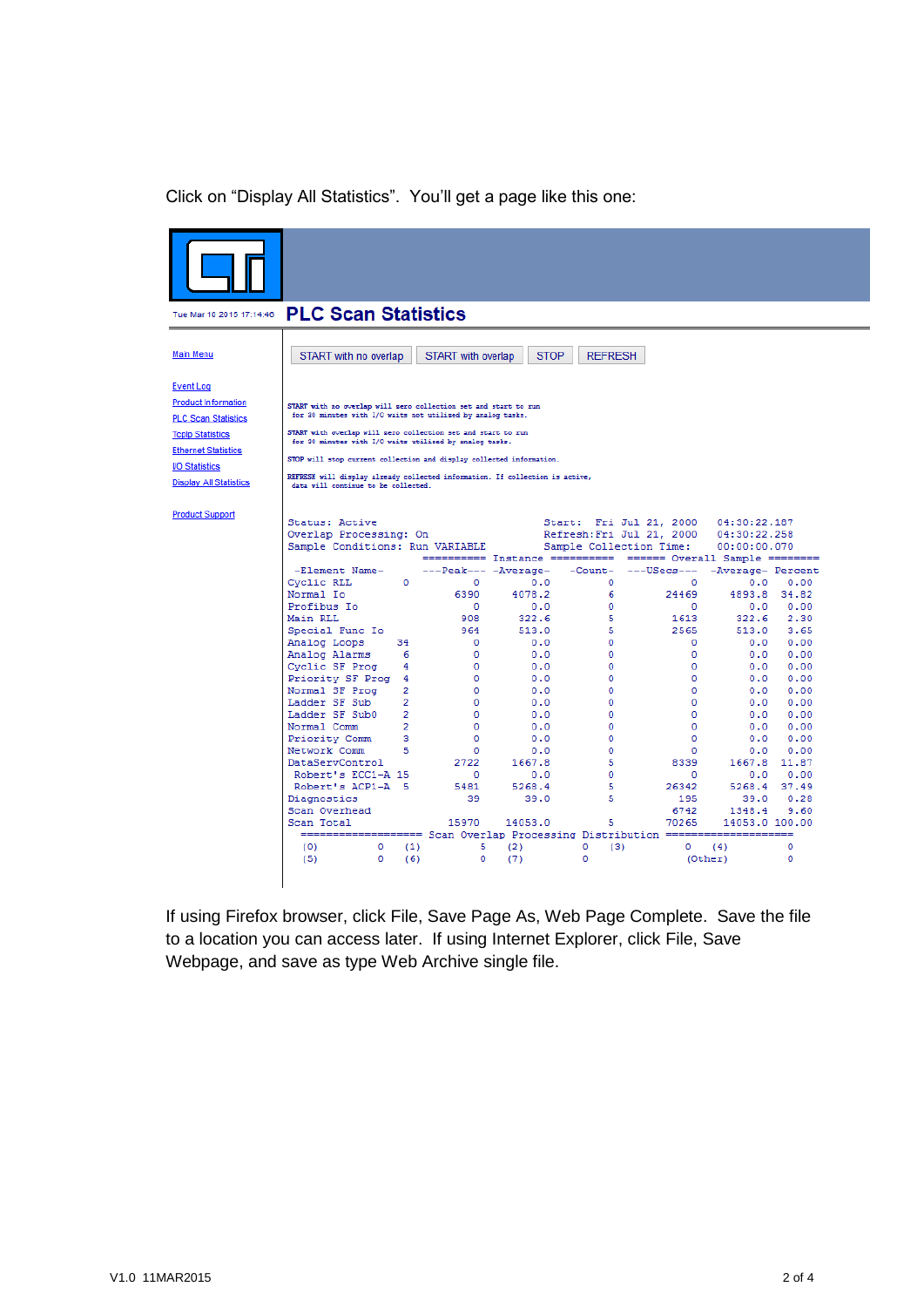2. For 2500P-ECC1. Using a web browser, type in the IP address of the CPU (the complete IP address will be flashing on the front display). You will get the "home" page of the ECC1.

|                                                                                 | 2500P-ECC1 Ethernet Communications Coprocessor                                                                                                                                              |
|---------------------------------------------------------------------------------|---------------------------------------------------------------------------------------------------------------------------------------------------------------------------------------------|
| Wed Mar 11 2015<br>12:34:00 GMT-0400<br>(Eastern Standard<br>Time)              | <b>Main Menu</b>                                                                                                                                                                            |
| <b>Event Log</b>                                                                | Welcome to the 2500P- ECC1 Web Server.<br>This facility allows you to view the event log and module information. In addition, it provides a direct link to the CTI product support website. |
| <b>Product Information</b><br><b>TCP/IP Statistics</b>                          | <b>Event Log</b><br>This page displays the module event log, which records significant events that occur during the startup and operation of the module.                                    |
| <b>Ethernet Port Statistics</b>                                                 | <b>Product Information</b><br>This page contains information about the module hardware, firmware, and configuration, required when contacting CTI customer support.                         |
| <b>Active Communication</b><br><b>Sessions</b><br><b>Communication Sessions</b> | <b>TCP/IP Statistics</b><br>This page contains information about the TCP/IP configuration and status.                                                                                       |
| <b>History</b><br><b>Host Controller Data Cache</b>                             | <b>Ethernet Port Statistics</b><br>This page contains the Ethernet port status information and operational statistics.                                                                      |
| <b>Statistics</b><br><b>Error Code Descriptions</b>                             | <b>Active Communication Sessions</b><br>This page contains information about TCP and UDP communications sessions currently active for each protocol.                                        |
| <b>Switch Statistics</b><br><b>CAMP Server Statistics</b>                       | <b>Communication Sessions History</b><br>This page contains a log of previously active communication sessions.                                                                              |
| <b>Display All Statistics</b><br><b>Product Support</b>                         | <b>Host Controller Data Cache Statistics</b><br>This page contains operational statistics related to communications with the host controller and status of the module data cache.           |
|                                                                                 | <b>Error Code Descriptions</b><br>This page contains a list of all error codes and definitions.                                                                                             |
|                                                                                 | <b>Switch Statistics</b>                                                                                                                                                                    |

Click on "Display All Statistics". You'll get a page like this one:

|                                                        | 2500P-ECC1 Ethernet Comn                                                                                                               |
|--------------------------------------------------------|----------------------------------------------------------------------------------------------------------------------------------------|
| Wed Mar 11 2015 12:36:37                               | <b>Product Information</b>                                                                                                             |
| <b>Main Menu</b>                                       | Product Number  2500P-ECC1<br>Product Name  Ethernet Communications Co-processor<br>Serial Number  000250437                           |
| <b>Event Log</b>                                       | Manufacturing Date  06/20/2012<br>Ethernet MAC Address $00:20:25:0F:98:DD$                                                             |
| <b>Product Information</b>                             | IP Address  172.018.009.150<br>Subnet Mask  255.255.252.000<br>Gateway  172.018.008.001                                                |
| <b>TCP/IP Statistics</b>                               | Hardware Compatibility  000<br>Application Firmware Version  02.15<br>Application Firmware Date  1/21/15                               |
| <b>Ethernet Port Statistics</b>                        | Dipswitch Settings  0x00<br>1 Firmware Update Enable  Disabled<br>2 Firmware Update Method  Ethernet                                   |
| <b>Active Communication</b><br><b>Sessions</b>         | 3 Reserved  Open<br>4 Reserved  Open<br>5 Reserved  Open                                                                               |
| <b>Communication Sessions</b><br>History               | 6 Reserved  Open<br>7 Reserved  Open<br>8 Reserved  Open<br>User Jumper Settings  0x00                                                 |
| <b>Host Controller Data Cache</b><br><b>Statistics</b> | A Reserved  Open<br>B Reserved  Open<br>C Reserved  Open<br>D Reserved  Open                                                           |
| <b>Error Code Descriptions</b>                         | Product Identifier  Robert's ECC1-A<br>Product Location<br>Configuration File Name  robert-A.ecc                                       |
| <b>Switch Statistics</b>                               | Configuration File Date/Time  Mon Dec 15 08:44:21 2014<br>Configuration Description<br>Product Clock  Fri Jul 21, 2000<br>23:52:09.647 |
| <b>CAMP Server Statistics</b>                          |                                                                                                                                        |
| <b>Display All Statistics</b>                          |                                                                                                                                        |
| <b>Product Support</b>                                 |                                                                                                                                        |

If using Firefox browser, click File, Save Page As, Web Page Complete. Save the file to a location you can access later. If using Internet Explorer, click File, Save Webpage, and save as type Web Archive single file.